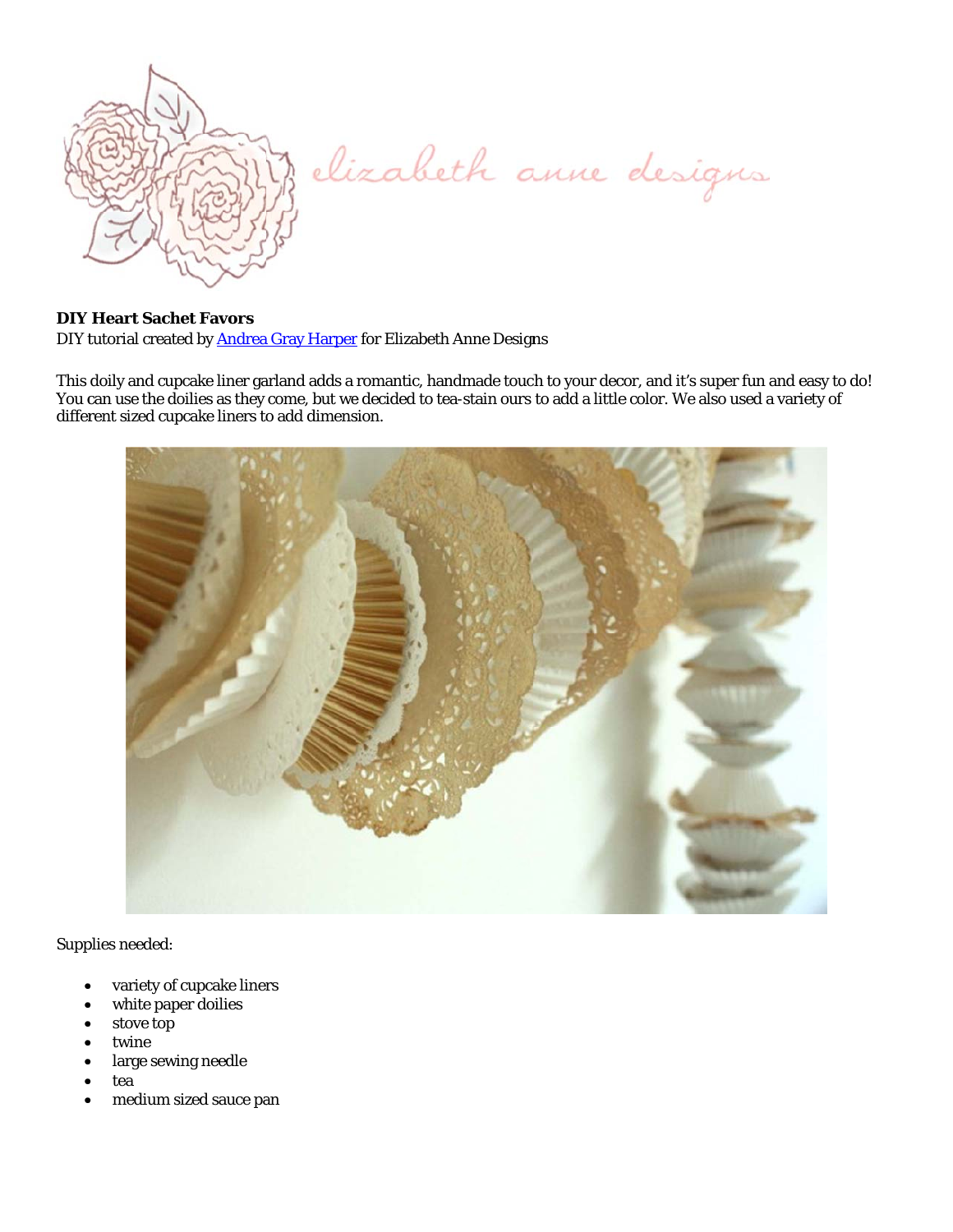

1. Fill the sauce pan with water and place 6 tea bags in it. Turn the heat to med-low and let the tea begin to brew. Note: the more tea you use, the darker the color will be.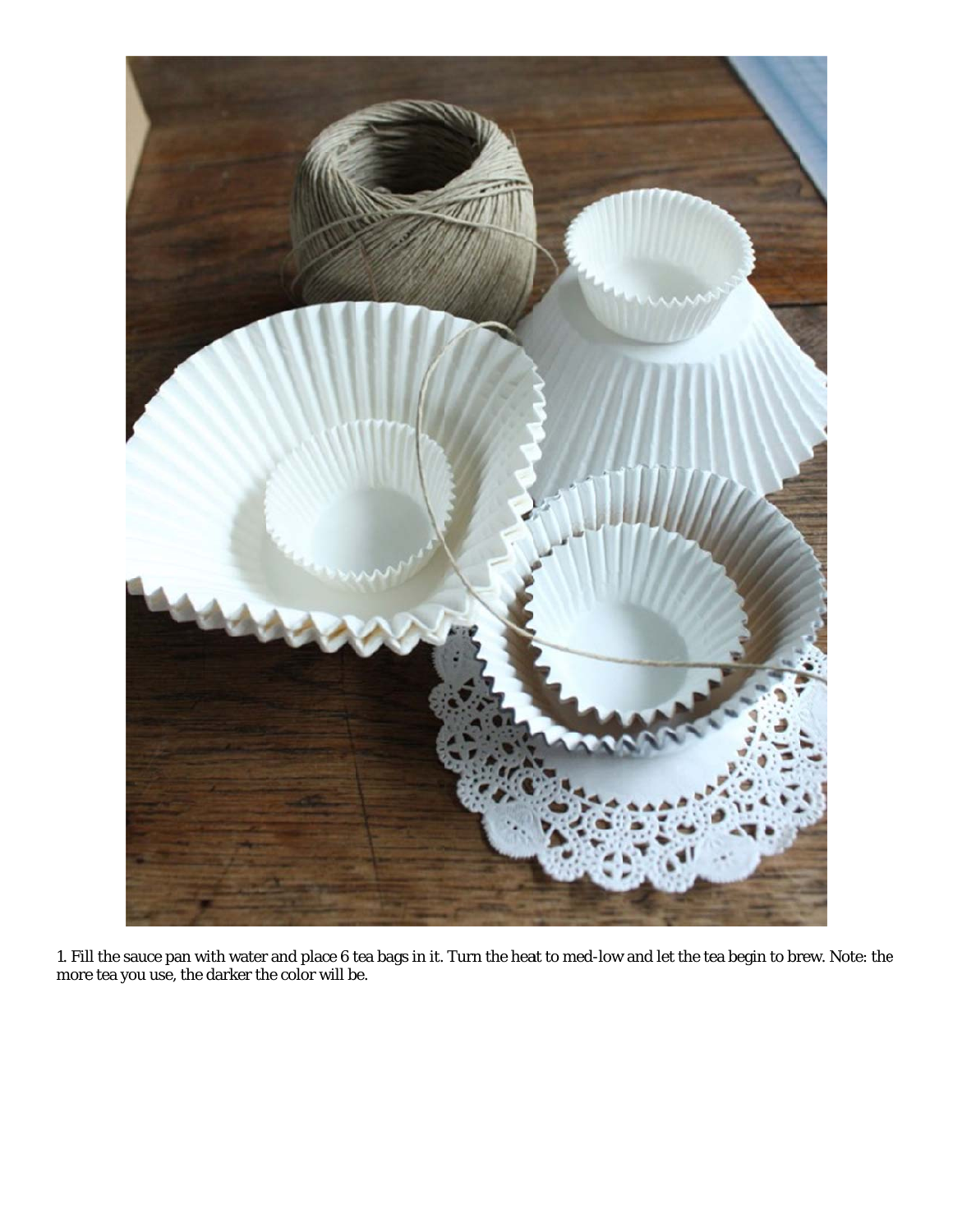

2. After about 10 minutes, when the water has become a nice tea color, place 1 - 4 doilies in the water. The more doilies, you add to the pan, the more likely they will rip, so be gentle.

3. Le stay i apart. et the doilies s in the pan, th soak for about he darker the c t 15 minutes, color will beco remove from ome, but you m pan, and pla don't want to ace on a dish t o leave them i towel to dry. T in too long or The longer yo r they will star ou let them rt to fall

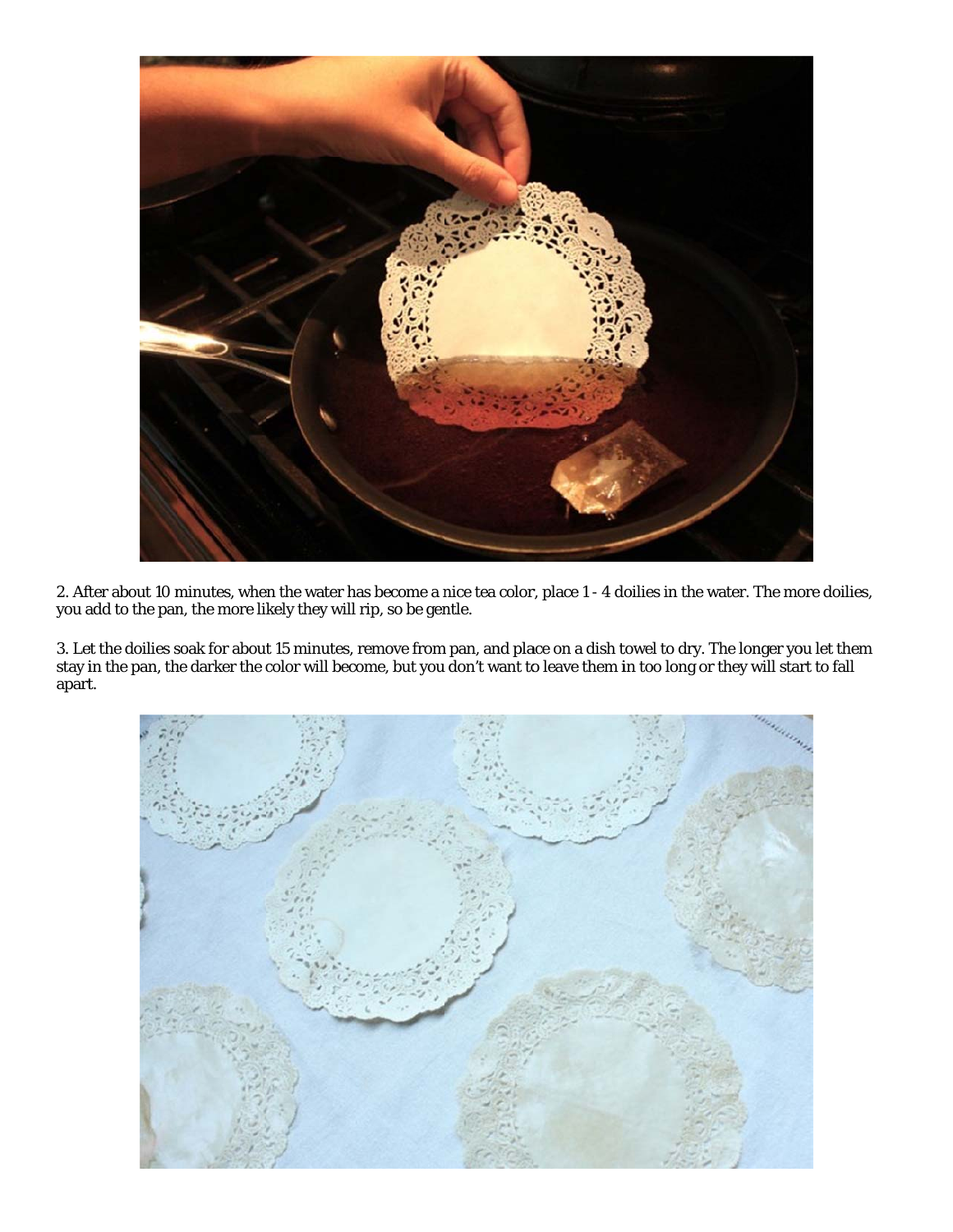4. Once the doilies are dry, thread the needle with the desired length of twine, knotting it at one end.

5. You can either flatten the cupcake liners or leave them the way they are. In this garland we did a bit of both, but it's really y up to you.



6. Poke the needle through each layer as you like.